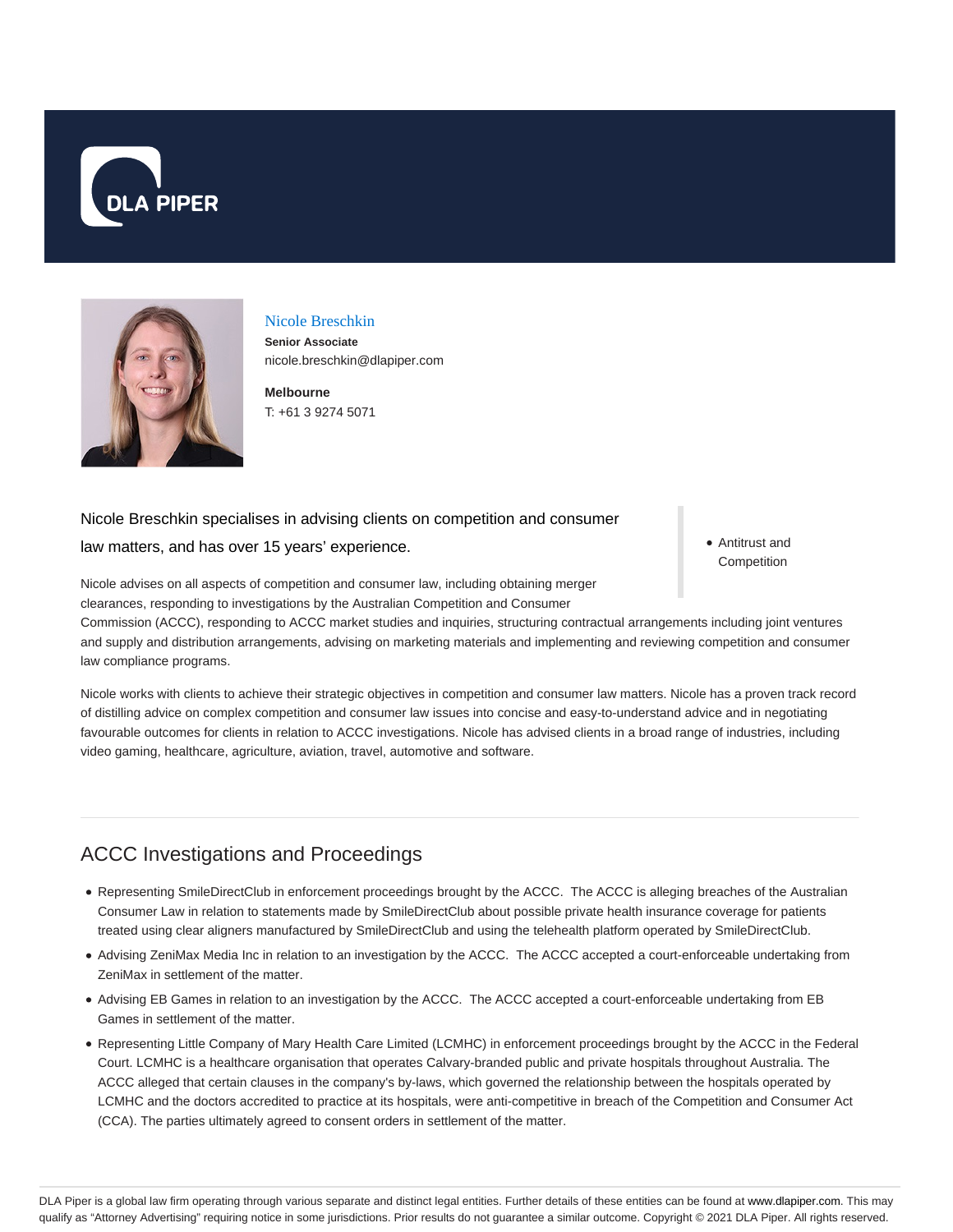- Representing the ACCC in the Australian Competition Tribunal in relation to Cooperative Bulk Handling Limited's (CBH) application to review the ACCC's decision to revoke CBH's exclusive dealing notification. The notification allowed CBH to require Western Australian grain growers and marketers who use its 'up-country' storage facilities to also use its transport services to deliver grain to port for export. The Tribunal affirmed the ACCC's decision to revoke the notification previously granted to CBH. ACCC market studies and other inquiries
- Advising a major insurer in relation to the ACCC's Northern Australia Insurance Inquiry.
- Advising a major hotel chain in relation to the ACCC's inquiry into customer loyalty schemes. Mergers and acquisitions
- Providing various private sector clients with merger clearance advice and preparing applications for informal merger clearances, including in the packaging, logistics, steel, energy, timber, edible oils, mining and insurance industries.
- Acting for Cox Australia Media Solutions in the sale of its business, including the online platforms CarsGuides.com.au and Autotrader.com.au, to Gumtree AU Pty Ltd. This matter involved an application to the ACCC for merger authorisation, only the second ever such application lodged. The ACCC granted the authorisation.
- Representing the ACCC in the Australian Competition Tribunal in relation to the applications by Murray Goulburn and AGL Energy Limited for merger authorisation. These were the first applications for merger authorisation in Australia.
- Advising the ACCC in relation to its consideration of whether Google's \$2.8 billion acquisition of Fitbit raised any concerns under section 50 of the Competition and Consumer Act. The transaction concerned multiple markets, including developing health markets and technology markets. The acquisition was also considered by competition law regulators in Europe, the US and Canada. Advice on other competition law and restrictive trade practices matters
- Advising Asahi Beverages on a joint venture to build and operate a new PET plastic recycling facility. This joint venture will drive a significant increase in Victoria's PET recycling capacity.
- Advising a major car manufacturer in relation to sales channels for its electric cars.

# Advice on Australian Consumer Law matters

Advising major corporations, including an Australian airport, a food manufacturer, a motoring industry association, a car manufacturer and a pharmaceuticals company, on compliance with the Australian Consumer Law (ACL) in relation to various advertising and marketing issues, including fine print/disclaimers in advertising, comparative advertising, testimonials, environmental or 'green' claims, consumer guarantees and product safety."

### **CREDENTIALS**

# Professional Qualifications

Solicitor of the Supreme Court of Victoria

## **Education**

- University of Melbourne, Bachelor of Laws (Honours), 2005
- University of Melbourne, Bachelor of Arts, 2005
- University of Melbourne, Master of Commercial Laws, 2011

#### INSIGHTS

## **Publications**

**Court's \$2.9 million penalty against HealthEngine delivers clear guidance to businesses about customer reviews**

DLA Piper is a global law firm operating through various separate and distinct legal entities. Further details of these entities can be found at www.dlapiper.com. This may qualify as "Attorney Advertising" requiring notice in some jurisdictions. Prior results do not guarantee a similar outcome. Copyright @ 2021 DLA Piper. All rights reserved.